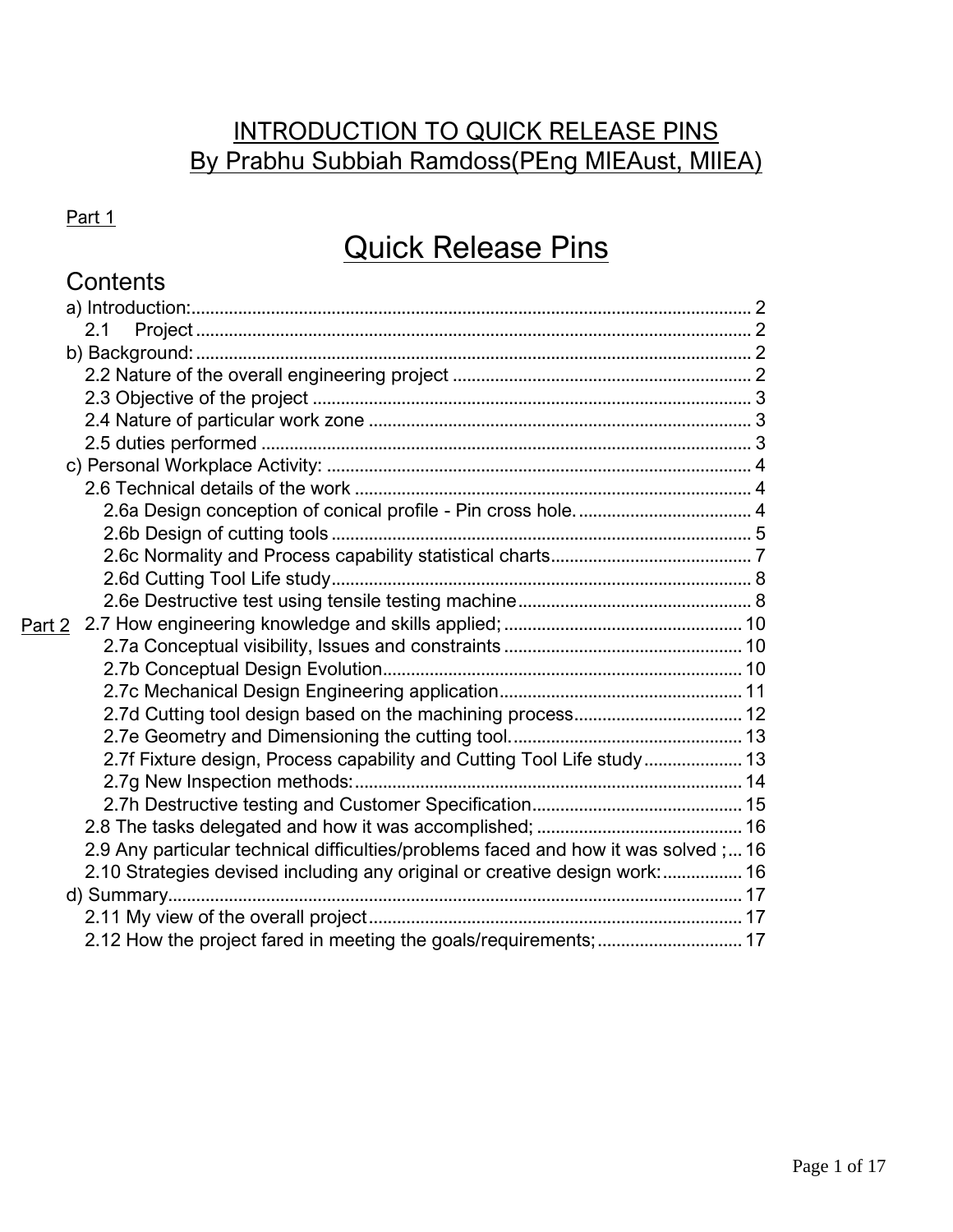### <span id="page-1-0"></span>**a) Introduction:**

#### <span id="page-1-1"></span>**2.1 Project**

This project was done five years ago for a Manufacturing company located at Cleveland, Ohio, United States of America. The Quick release pins and Lifting pins are very precision pins, which are being used in all quick fastening applications in various industries that include, entertainment industry for mounting speakers on the overhead fixtures in musical concerts podium, Military application for loading Missiles in fighter planes, Aerospace applications for quick locking mechanisms. Amusement parks as a quick fastening safety pins in roller coasters, Automobile engine assembly for lifting engines, Skyscrapers Construction Industry as a secondary safety application, used for lifting scientific equipment's. These pins reached NASA's International Space Station as a fastening member of a 3D printer.



Any failure in functioning of these pins may cause a major disaster. This project is one of the best examples for the design and development of a new concept that exceeds the US Military and National Aerospace Specifications NAS 1332 and gave an assurance in attaining manufacturing excellence.

#### <span id="page-1-2"></span>**b) Background:**

#### <span id="page-1-3"></span>**2.2 Nature of the overall engineering project**

This engineering project was started with exploring the other ways of manufacturing pins to overcome the present manufacturing issues.

- 1. ID hole with step marks on Pin body due to drilling from both ends,
- 2. Discoloration during vacuum heat treatment process,
- 3. Collet marks, nicks and scratch parts due to material handling,
- 4. Pin cross holes Sizing
- 5. Poor stacking process
- 6. Missing balls from the pin after assembly,
- 7. Internal and external burrs on the cross holes.

These issues resulted in non-conforming products in assembling process which highly demanded the first pass yield to be improved very much to minimize the product cost. All these issues were addressed concurrently and the most challenging one is Pin cross hole sizing were the ball bearings are assembled for functioning of the pins.

The sizing of cross holes, missing balls from the pin after assembly and internal & external cross hole burr issues were initially addressed by unconventional machining process EDM-Drilling using Electrical discharge drilling Machine. Carried out EDM Drilling process trials, the results were satisfactory, it is so time consuming, expensive and it is not suitable for mass production

On the other hand, we had a huge product recall about 5K pins about \$35K from one of the premium customer for missing balls issue. It was necessary to prove the customer; we make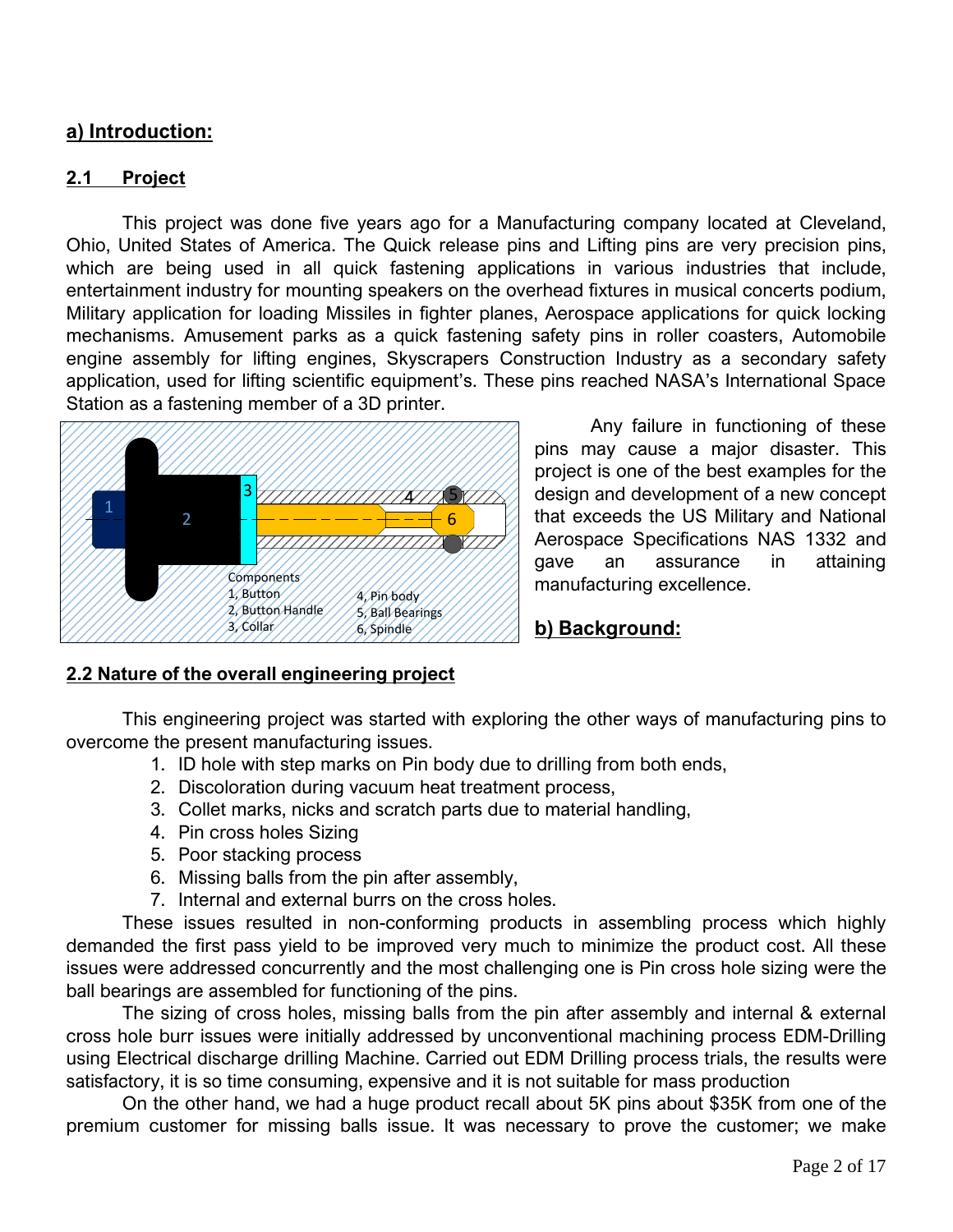products that exceed their expectations. Lately these issues were turned to be the key influencers that gave the thought for evolution of this new conceptual design. DMAIC Six sigma methods and tools were used for this new conceptual reality.

#### <span id="page-2-0"></span>**2.3 Objective of the project**

Objective of the project is a to prove the new conceptual design of making cross holes in quick release Pins and lifting pins meeting the National Aerospace Standard Specifications NAS 1332, Design of cutting tools, gauges, develop CNC programs, inspection methods, prototypes, perform destructive testing and the process capability by identifying the key product features variables and attributes.

#### <span id="page-2-1"></span>**2.4 Nature of particular work zone**

- Design and develop the Positive Ball Retention conception for all 20 different diameter Pins.
- Design and develop cutting tools a special key way end mill cutter with special geometry, fixtures, gauges, CNC programs, Inspection methods.
- Study the cutting tool life with different cutting parameters, effects of water soluble/Oil coolant.
- Develop prototypes.
- Perform destructive testing both internally and with certified third party outside.
- Process capability study to make consistent products.
- Define the acceptable specification for the new features attributes and variables.
- Design the required tools by selecting the suitable material for long life as a CAD model using Solid works & AutoCAD.
- Geometric dimensioning and tolerance for each of the 20 different diameter pins.

#### <span id="page-2-2"></span>**2.5 duties performed**

- Collected the missing ball RMA details from Syteline ERP system, hole sizing and Burr issues from the QA portal.
- Studied the missing balls product recalls and component cross hole failures are impacting the business.
- Gathered all dimensional details from the current design prints for all the 20 different pins.
- Chosen the peak failure design pin supplied to prime customer and analyzed how the cross holes issues can be addressed.
- Conducted brain storming sessions with the respective CNC machine operators, technicians, assembly operators and supervisors to address the issues.
- Inspected and corrected all the drill and reamer sizes being used in the process.
- Worked with maintenance personals and replaced the power tool with new bearings on hydromat and swiss machine were cross holes are being made. Even after bearing replacement it is not meeting the cross hole size consistently.
- Designed the new concept Positive Ball Retention PBR, now a new premium product line in pin family.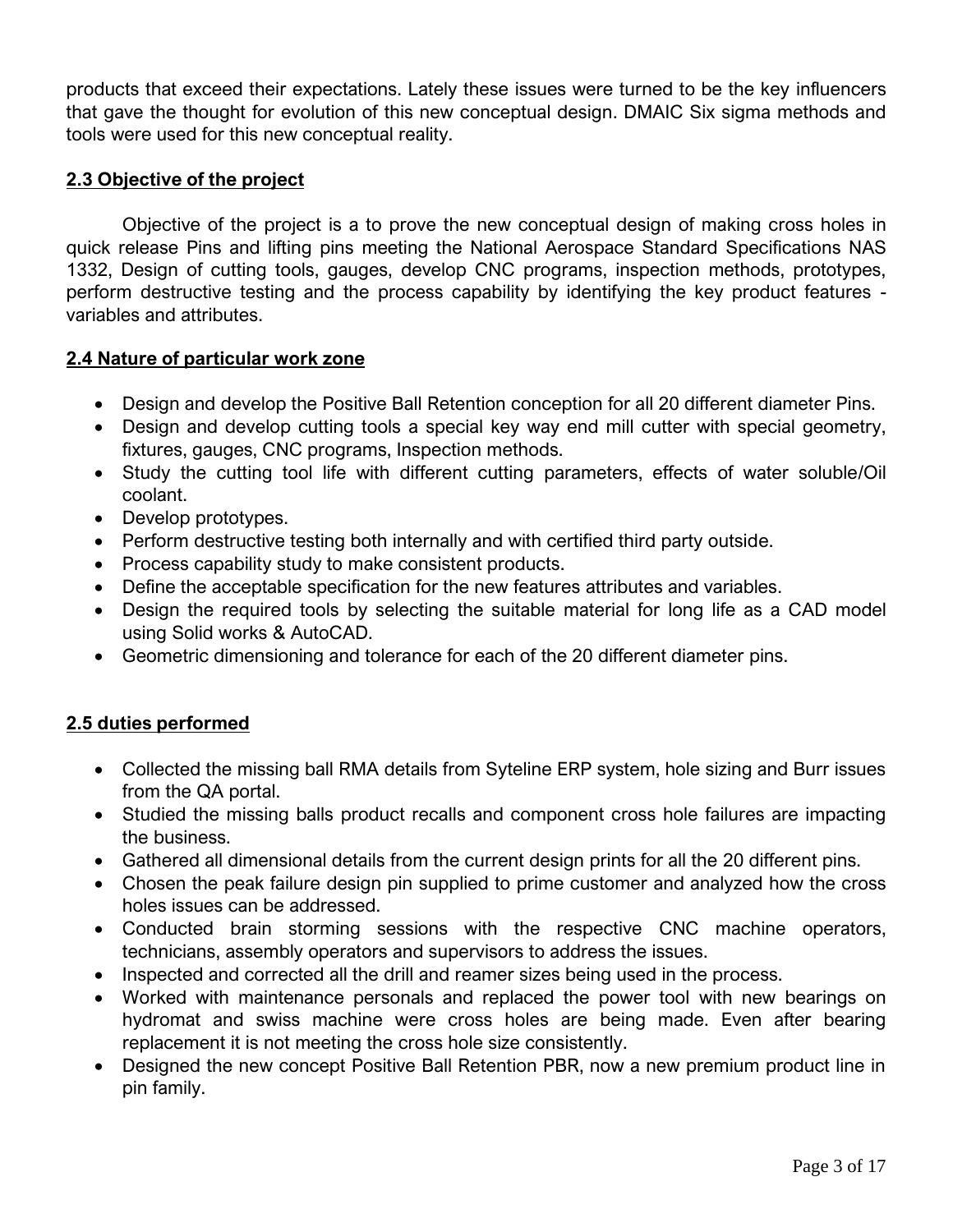- Prepared the Six Sigma Project charter a single page report, which is a brief summary about the project scope, problem statements, benefits to the customer, Business, Objectives, Team members, Schedule, Risks.
- Processed a customer order with the new conceptual design. Performed destructive testing in-house and also tested with approved third party labs. After successful testing the pins, supplied to Truck manufacturing company for lifting Engine blocks in their assembly section.
- Designed and developed the fixtures for holding the lift pins bodies to make the new PBR feature in the cross holes.
- Designed and developed a special form key way end mill cutter, special gauges.
- Developed the CNC programs in Hass VF4 Milling and swiss machine.
- Identified the key attributes and variables in the component during machining process and developed the new inspection methods and procedures.
- Mechanical Engineering skills and Minitab statistical tools to do the hypothesis testing, process normality testing and Process capability.
- Improvement decisions were made with statistically supported data.

## <span id="page-3-0"></span>**c) Personal Workplace Activity:**

#### <span id="page-3-1"></span>**2.6 Technical details of the work**

## <span id="page-3-2"></span>**2.6a Design conception of conical profile - Pin cross hole.**

## **Picture - 1 Stake Vs PBR**

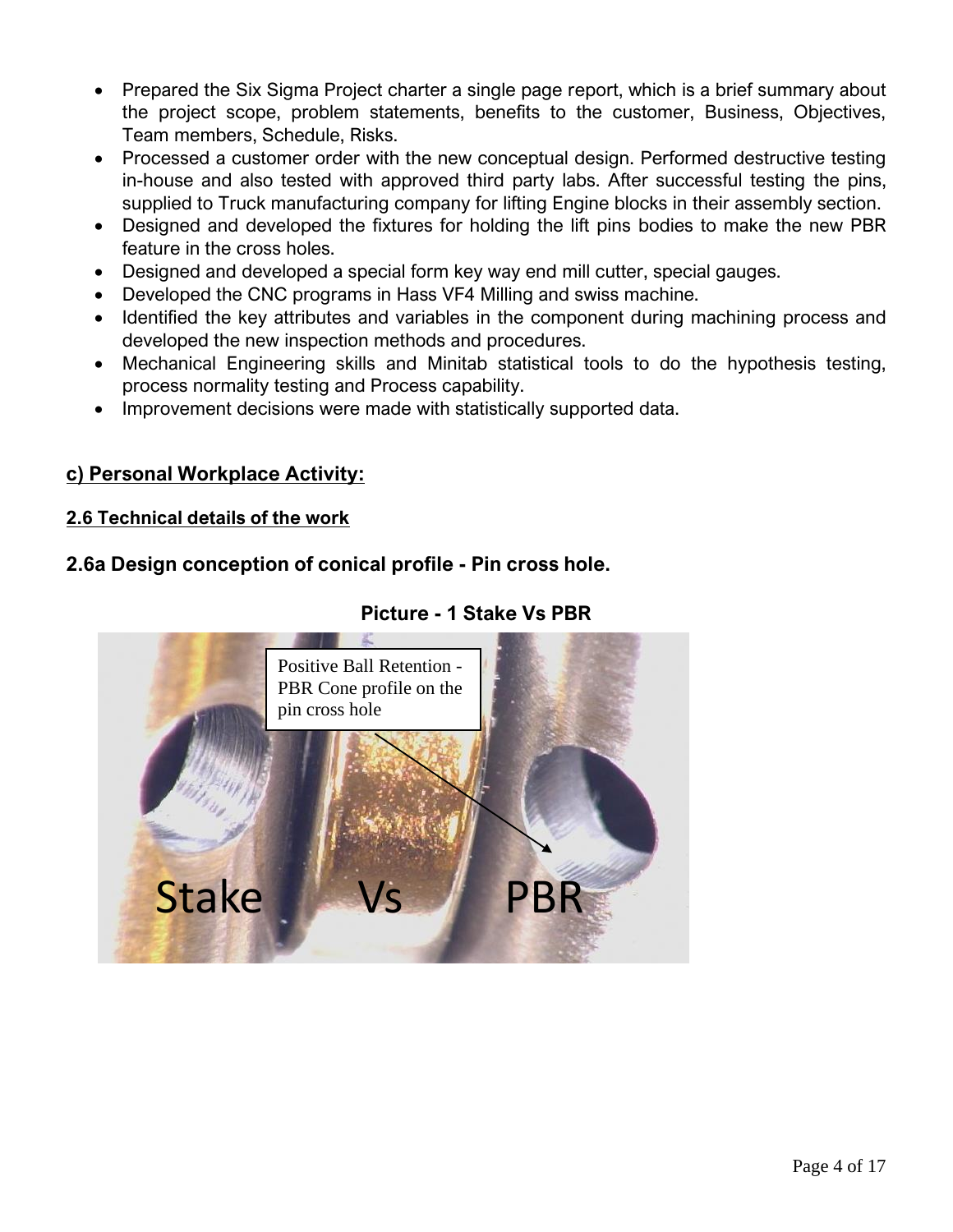Customer return and product recall of Missing balls on the pins - RMA Details



**Graph - 1 Ball missing pins**

<span id="page-4-0"></span>1/4" Oversize ball Pin - PBR Profile angle. Explained in next section about how this angle is arrived.

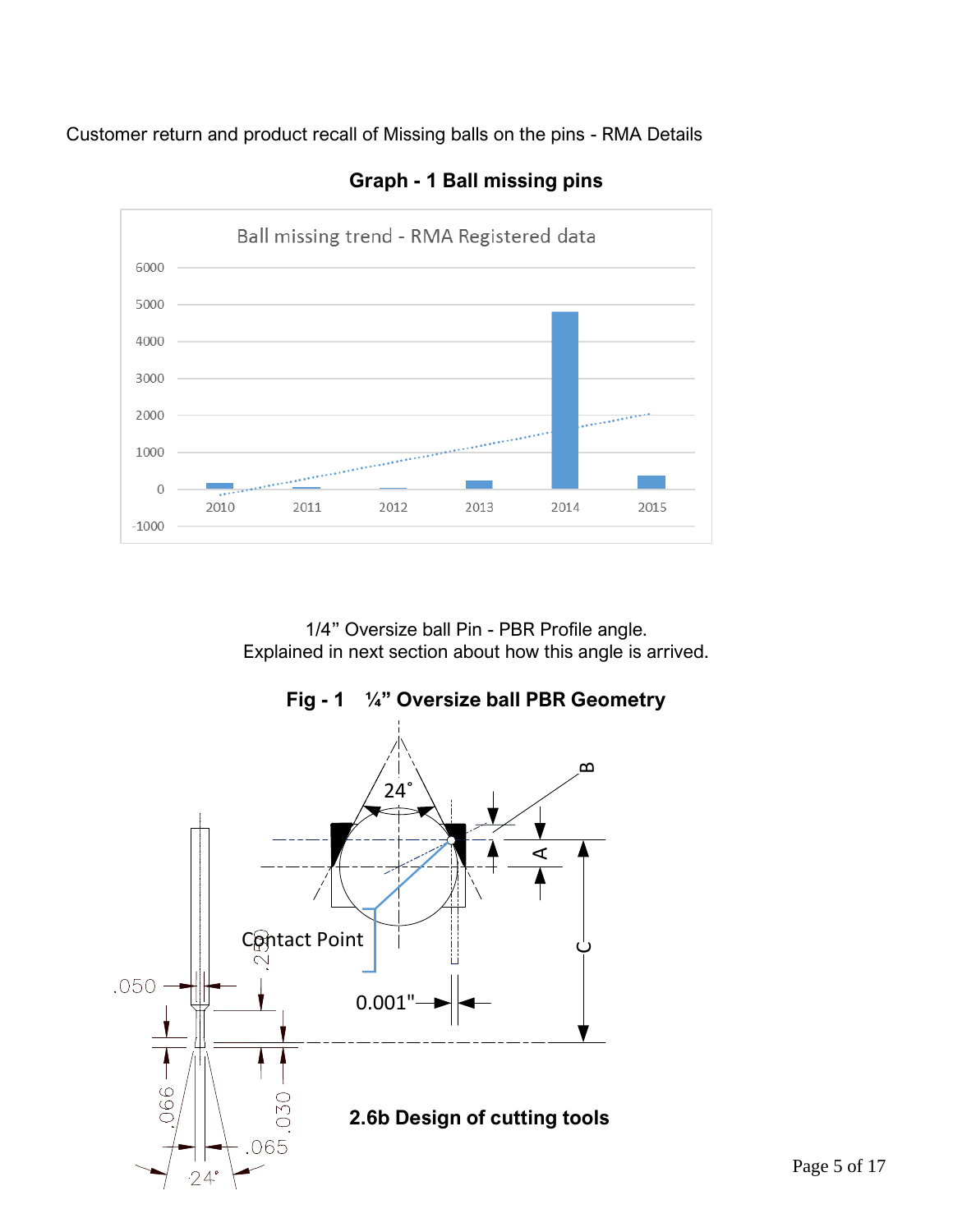Manufacturer recommendations

- 1, Surface footage 150 Surface Feet Per Minute
- 2, Speed 11,500 RPM
- 3, Feed 0.27 Inch Per minute Circular feed
- 4, Feed 10 Inch Per minute Linear.

Raw material - SOLID CARBIDE, AlTiN COATED

Number of Flutes – 4

### **Fig - 2 Conical form end mill cutting tool**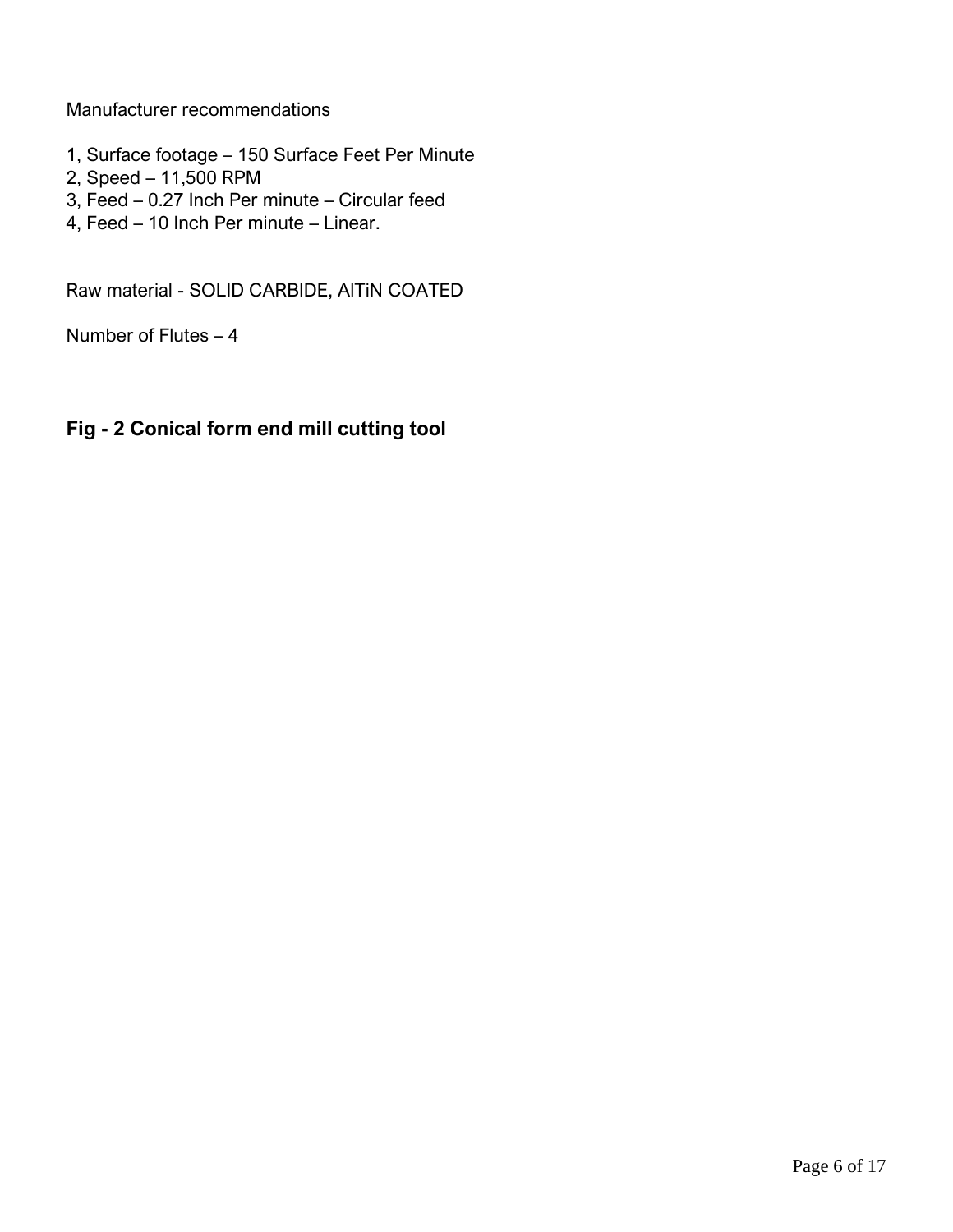#### <span id="page-6-0"></span>**2.6c Normality and Process capability statistical charts**



Machining Process Normality testing proved with High Probability P Value on ¼" oversize ball Max B – Dim as a Variable.

## **Graph - 2 Normality Plot**



conical spot profile anvils for process capability study of Max B dimensions.

- Can able to shift the mean from 0.3110 to 0.3135 and process them with the limits 0.3110 to 0.3160 for future runs.
- Over all the Max B Dim on the components are within the limits.

#### **Attribute data as follows,**

#### **Stem-and-Leaf Display: L 100 Cross Hole ID, PIN OD – 0.24800 to 0.24808**

Stem-and-leaf of L 100 Cross Hole ID N = 202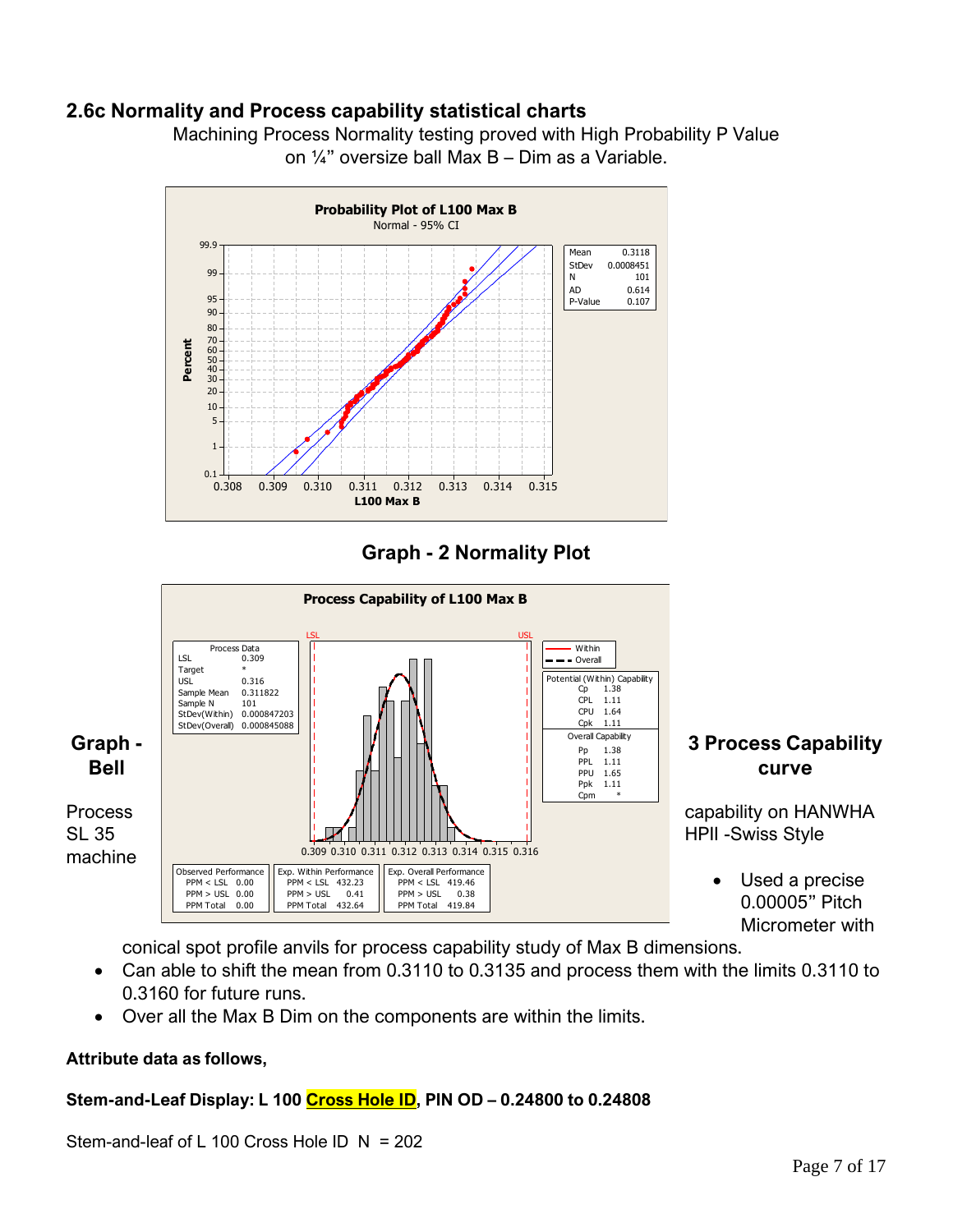Leaf Unit  $= 0.00010$ 

#### **PBR Design – 0.094/ 0.096**

(157) 96 00000000000000000000000000000000000000000000000000000000000000000+ 45 97 000000000000000000000000000000000000000000000

#### **Stem-and-Leaf Display: L 100 Cross Hole OD, PIN OD – 0.24800 to 0.24808**

Stem-and-leaf of L 100 Cross Hole OD N = 202  $Leaf$  Unit = 0.00010

#### **PBR Design – 0.089/ 0.090**

(126) 90 00000000000000000000000000000000000000000000000000000000000000000+ 76 91 00000000000000000000000000000000000000000000000000000000000000000+

#### <span id="page-7-0"></span>**2.6d Cutting Tool Life study**

The study of cutting tool life estimation has been performed on 3/8" diameter Pin, with 6 flute cutter, 20˚ Included angle.

The below Table1 & Table2 showing the variable feature, "Max B dimension" drop on every 6<sup>th</sup> pin collected orderly while making a 1000 pcs sample order on a CNC Milling Machine Haas VF4 with Midaco Pallet changer.

The Life of the tool comes down with the number of holes. Designed the experiments to estimate the cutting tool life using statistical analysis. The process needs Z correction after couple of 100 pcs is made. To maintain the Max B dimensions, Did 3 Z corrections to use up the first tool to produced 1200 holes. After 1200 holes, it was rubbing. We changed the tool to complete the order.

The water soluble coolant (cheap) was used for the Tool life estimation which always gives worst results than coolant Oil (expensive).

<span id="page-7-1"></span>It was estimated that 500 pcs per tool with 2 to 3 Z corrections can be made in a worst condition being a cheaper process and can be increased to 800 pcs with 3 Z corrections by tweaking the cutting parameters and with coolant oil.

#### **2.6e Destructive test using tensile testing machine**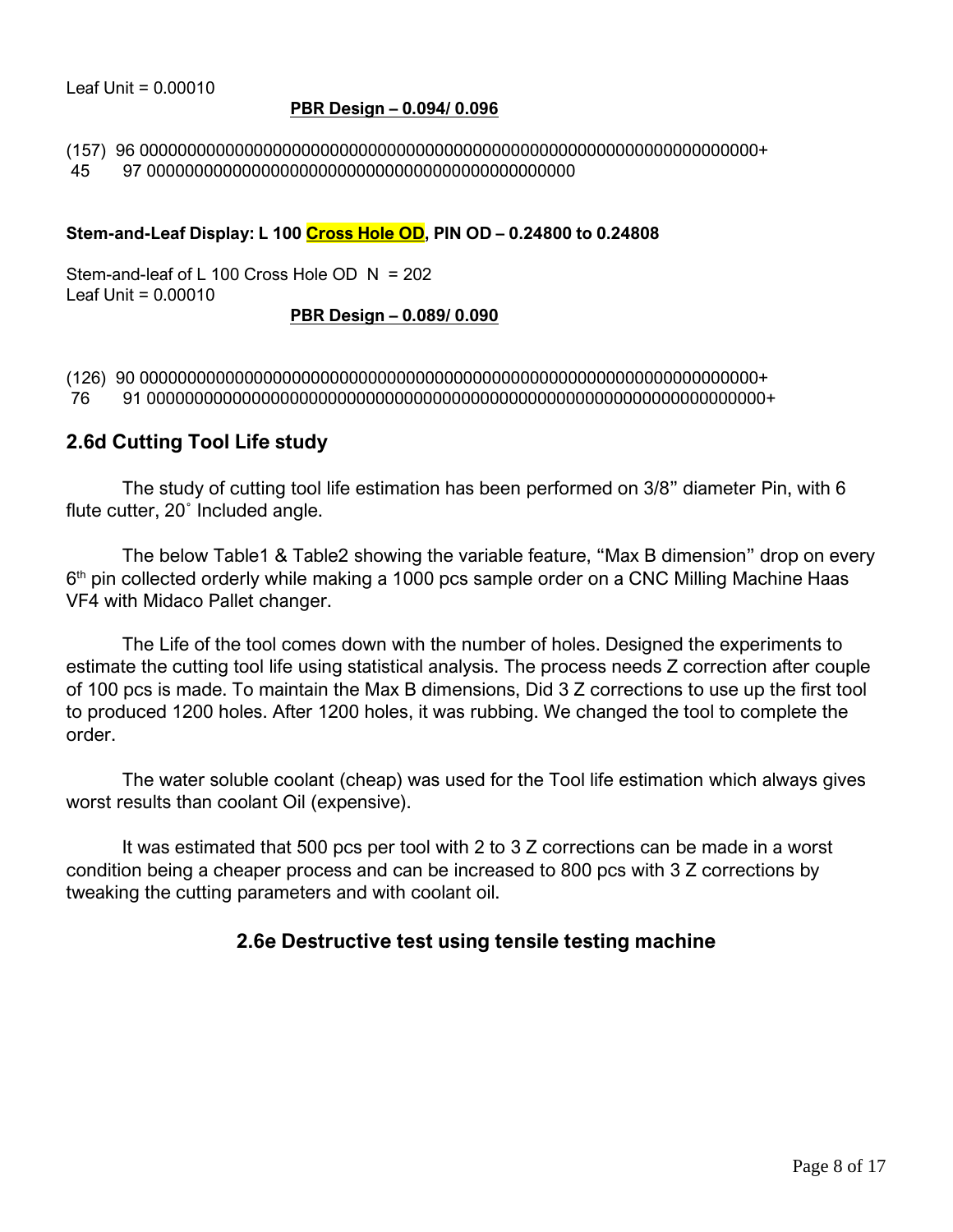|                                          |                       | <b>Tensile Testing</b><br>4520 Willow Pkwy<br>Cleveland OH 44125<br>216.641.3290 |                          |                |                            |               |                      |  |
|------------------------------------------|-----------------------|----------------------------------------------------------------------------------|--------------------------|----------------|----------------------------|---------------|----------------------|--|
|                                          |                       |                                                                                  |                          |                | <b>Preliminary Results</b> |               |                      |  |
|                                          | Customer              |                                                                                  | <b>ICO OCHA</b>          |                |                            |               |                      |  |
| Item Ref 1<br><b>ITEM#77845</b>          | Item Ref 2<br>PIN DIA | Sample No.                                                                       | <b>Break</b><br>Location | Area<br>$in^2$ | Ult Load<br>lbf            | Ultimate<br>N | Max<br>Stress<br>psi |  |
| 8-TEST 1                                 | .5965                 | 1A                                                                               |                          | 0.0373         | 701                        | 3120          | 18790                |  |
| ITEM#77845<br>8-TEST 1                   | PIN DIA<br>.5965      | 2A                                                                               |                          | 0.0373         | 770                        | 3430          | 20600                |  |
| <b>ITEM#77845</b><br>8-TEST <sub>1</sub> | PIN DIA<br>.5965      | 3A                                                                               |                          | 0.0373         | 678                        | 3020          | 18170                |  |
| <b>ITEM#77845</b><br>8-TEST 1            | PIN DIA<br>.5965      | 4A                                                                               |                          | 0.0373         | 657                        | 2920          | 17610                |  |
| <b>ITEM#77845</b><br>8-TEST <sub>1</sub> | PIN DIA<br>.5965      | 1B                                                                               |                          | 0.0373         | 547                        | 2430          | 14660                |  |
| <b>ITEM#77845</b><br>8-TEST 1            | PIN DIA<br>.5965      | 2B                                                                               |                          | 0.0373         | 553                        | 2460          | 14820                |  |
| <b>ITEM#77845</b><br>8-TEST <sub>1</sub> | PIN DIA<br>.5965      | 3B                                                                               |                          | 0.0373         | 570                        | 2530          | 15260                |  |
| <b>ITEM#77845</b><br>8-TEST 1            | PIN DIA<br>.5965      | 4B                                                                               |                          | 0.0373         | 581                        | 2590          | 15570                |  |
| <b>ITEM#77845</b><br>8-TEST <sub>1</sub> | PIN DIA<br>.5965      | 1C                                                                               |                          | 0.0373         | 603                        | 2680          | 16160                |  |
| ITEM#77845<br>8-TEST 1                   | PIN DIA<br>.5965      | 2C                                                                               |                          | 0.0373         | 677                        | $3010 -$      | 18140                |  |
| ITEM#77845<br>8-TEST <sub>1</sub>        | PIN DIA<br>.5965      | 3C                                                                               |                          | 0.0373         | 613                        | 2730          | 16430                |  |
|                                          |                       |                                                                                  |                          |                |                            |               |                      |  |

NAS 1332 Standard calls for 30 Lbs Push out to failure, Graph shows 600 Lbs. These Pins exceeds National Aerospace Standard NAS 1332 specs by 20 times. Ensured the Tensile testing machine calibration certificate No EKBYJR0Y are valid to accept the destructive test results



#### **Graph - 4 Destructive test results**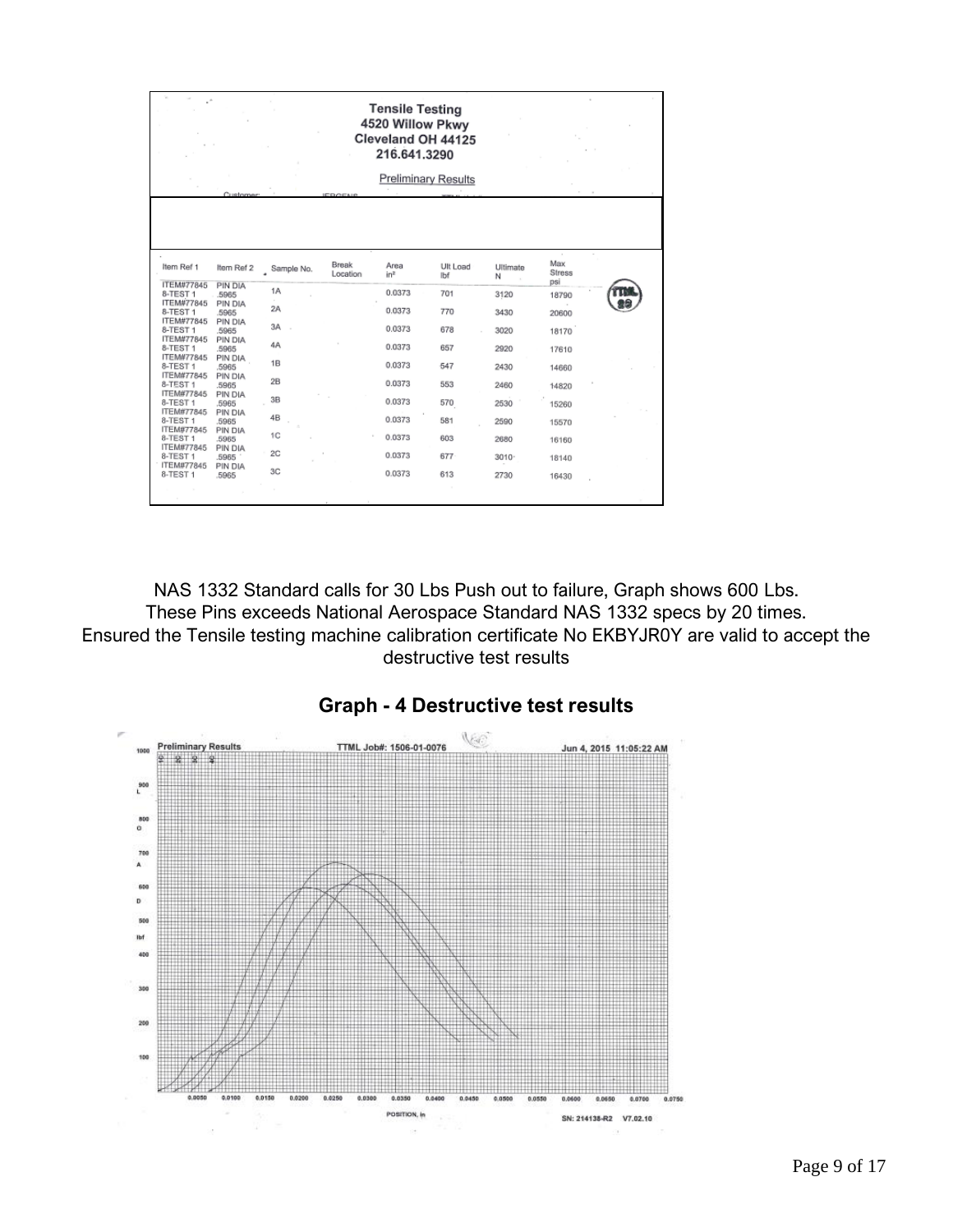#### <span id="page-9-0"></span>**2.7 How engineering knowledge and skills applied;**

## <span id="page-9-1"></span>**2.7a Conceptual visibility, Issues and constraints**

As a mechanical engineer, picking up concepts while seeing any mechanisms and realizing it once the right application is found. This particular knowledge and skills will always help to design



and developing new things. When inventing new things conceptually, It will be so excited to see how my conception is being converted to reality.

## **Fig - 4 Cross Hole issues of Pin**

## <span id="page-9-2"></span>**2.7b Conceptual Design Evolution**

## STEP 1

**Fig - 5 MAX B Dimension**



Collected Pin Body Component Dimensional Details and focused on unknown feature.

- Outer diameter 0.2470" to 0.2485"
- Inner diameter  $-0.140$ " to  $0.150$ "
- Cross hole diameter 0.094" to 0.096"
- Ball GR100 diameter 0.09370" to 0.09375"
- "B" Dimension 0.306" to 0.316"
- Stake depth unknown "Big?" (measured by the amount of pound force used)

### STEP 2

Concept Required:

- To have a positive stop, for missing balls on Pin OD cross holes.
- Positive stop can vary B dim between 0.311" to 0.316"
- Spindle Diameter tolerance is 0.005" can use B dim between 0.306" to 0.311"
- Need to get away from the Unknown feature.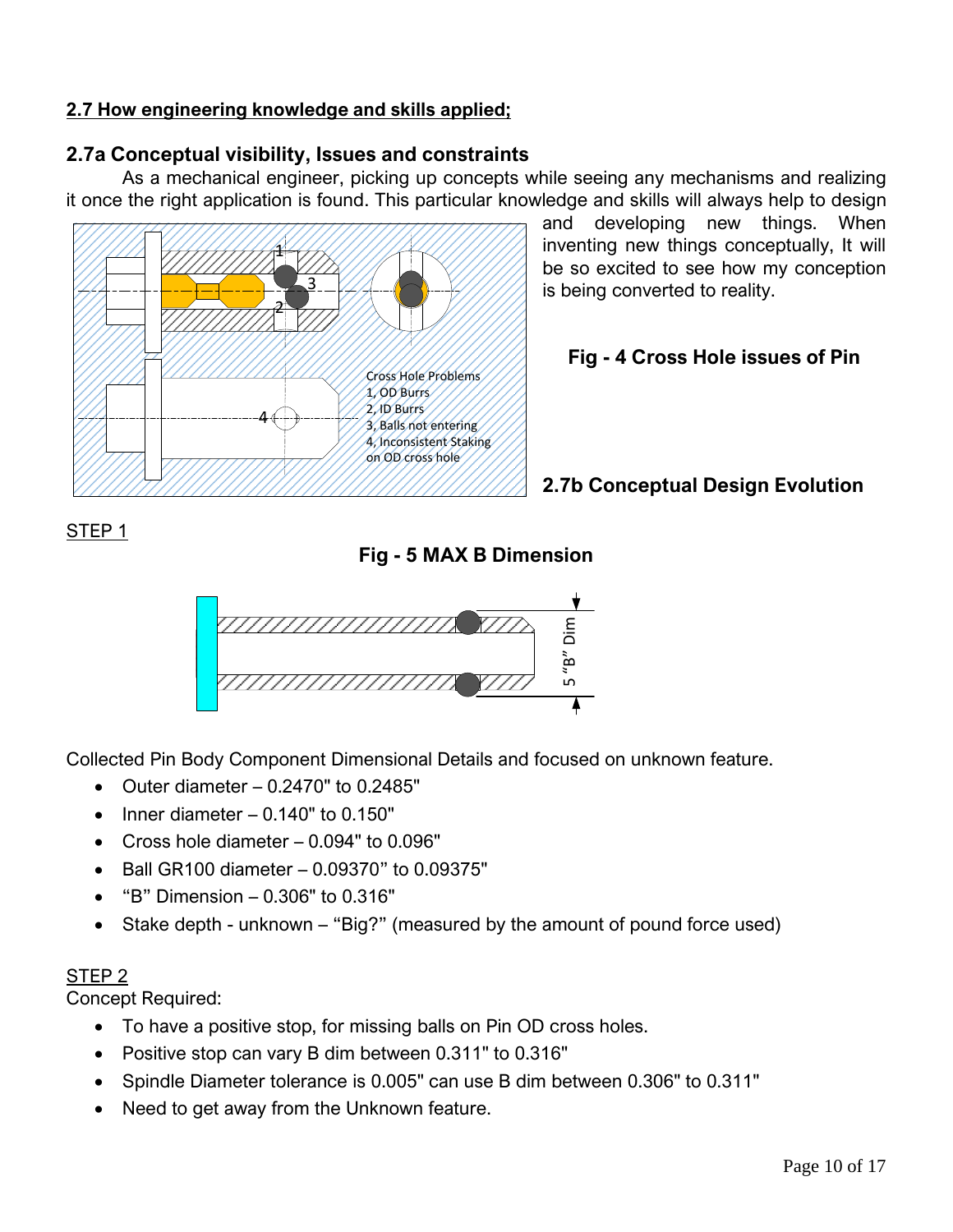#### STEP 3

- Positive stop in a form of a cone has been created on  $\sqrt{1-\frac{1}{\sqrt{1-\frac{1}{\sqrt{1-\frac{1}{\sqrt{1-\frac{1}{\sqrt{1-\frac{1}{\sqrt{1-\frac{1}{\sqrt{1-\frac{1}{\sqrt{1-\frac{1}{\sqrt{1-\frac{1}{\sqrt{1-\frac{1}{\sqrt{1-\frac{1}{\sqrt{1-\frac{1}{\sqrt{1-\frac{1}{\sqrt{1-\frac{1}{\sqrt{1-\frac{1}{\sqrt{1-\frac{1}{\sqrt{1-\frac{1}{\sqrt{1-\frac{1}{\sqrt$ Pin OD cross hole as shown in the black transparent circles.
- Introducing this positive stop, we can eliminate staking process from regular Pins.
- removed from Pins.
- This Positive ball retention cone also eliminates the OD  $\Box$
- It is achieved by circular and helical interpolation using a  $\left| \begin{array}{cc} \downarrow \end{array} \right|$ programing with the conical form end mill key way cutter.



**Fig - 6 With cone**

### STEP 4

- Bottom chamfer as shown in the ovals has been introduced.
- cross holes has been removed.
- Now there is a clear passage for the ball bearings to  $\frac{1}{2}$   $\frac{1}{2}$   $\frac{1}{2}$  | enter the cross holes.
- This can be achieved by circular and helical interpolation using CNC programing with the conical  $\begin{array}{ccc} \vert & \vert & \vert & \vert \end{array}$  form end mill key way cutter.



## **Fig - 7 With ID & OD cone**

PBR Concept is great, but need to find the Cone Angle through study and investigation of possibility of the design.

### <span id="page-10-0"></span>**2.7c Mechanical Design Engineering application**

The following conditions, geometry dimensioning and tolerance determine the Positive Ball Retention cone angle.

| S.no           | Feature                      | Max      | Min      | Critical  | Considered |
|----------------|------------------------------|----------|----------|-----------|------------|
|                |                              |          |          | Condition |            |
|                | Pin outer diameter           | 0.2485"  | 0.2470"  | Min       | 0.2470"    |
| 2              | Pin inner diameter           | 0.150"   | 0.140"   | Max       | 0.150"     |
| $\mathbf{3}$   | Pin cross hole               | 0.0960"  | 0.0940"  | Mean      | 0.095"     |
|                | diameter                     |          |          |           |            |
| $\overline{4}$ | <b>Ball bearing diameter</b> | 0.09375" | 0.09370" | Min       | 0.09370"   |
| $5\phantom{.}$ | $B -$ Dimension              | 0.316"   | 0.311"   | Min       | 0.311"     |
| 6              | Spindle diameter             | 0.119"   | 0.116"   | Max       | 0.119"     |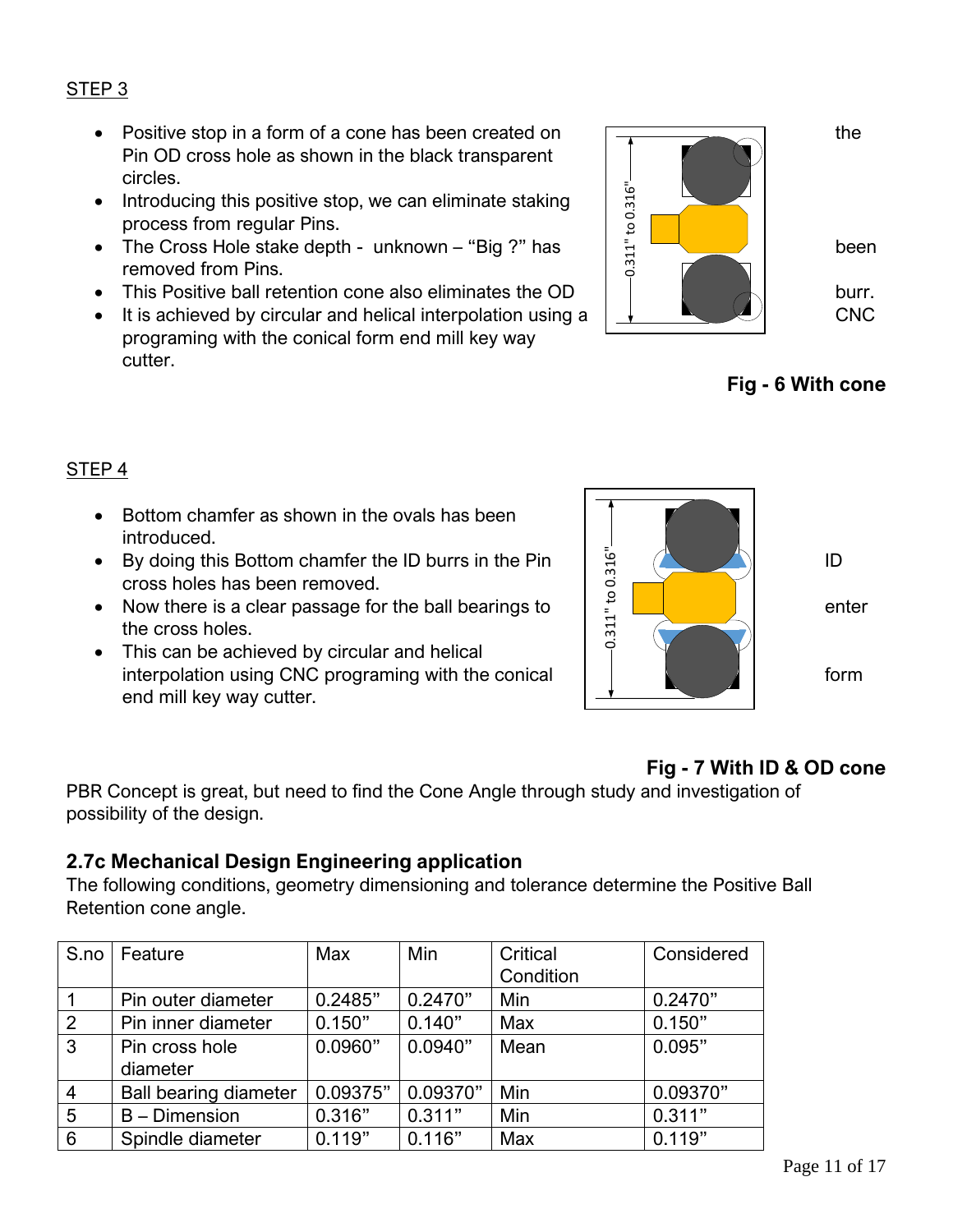Construct the Geometry using AutoCAD,

- Draw all elements with its critical dimensions as shown.
- The critical diameter ball contact point should be above its equator and cone contact point should be below the Pin critical outer diameter to have PBR cone.



**Fig - 8 Critical Dimension**

## **Refer Fig - 1 ¼" Oversize ball PBR Geometry**

- Drawn a horizontal line to the left of length 0.001" from the ball bearing extreme point on the X axis and cut the ball diameter above the equator on the first quadrant to get the ball contact point.
- A tangent line drawn through the contact point to touch the Y axis and repeat the same on the second quadrant.
- The tangent lines shall cut the cross hole diameter to form a conical profile as shown in black triangles in the above construction.
- Now it measures the included angle is 24°, The linear dimensions, Center of ball bearing to the contact point - A is 0.009", Pin outer diameter to the contact point - B is 0.011" and Pin center to the contact point - C is 0.118". Now the contact point is well within the specifications as stated above.
- The above geometry with critical boundary conditions confirms that if this conical profile can able to machine then the ball bearings will have a positive ball retention feature, will eliminate the missing balls issues and is better than inconsistent staking process.

## <span id="page-11-0"></span>**2.7d Cutting tool design based on the machining process**

A cutting tool is required to make the above constructed cone in the Pin cross holes. The tool should follow the path as shown below.

Cutting Tool generated two conical profiles - Top cone is PBR feature with no OD burr & Bottom cone is to remove ID burr

## **Fig - 9 Cutting Tool Entry in the cross hole**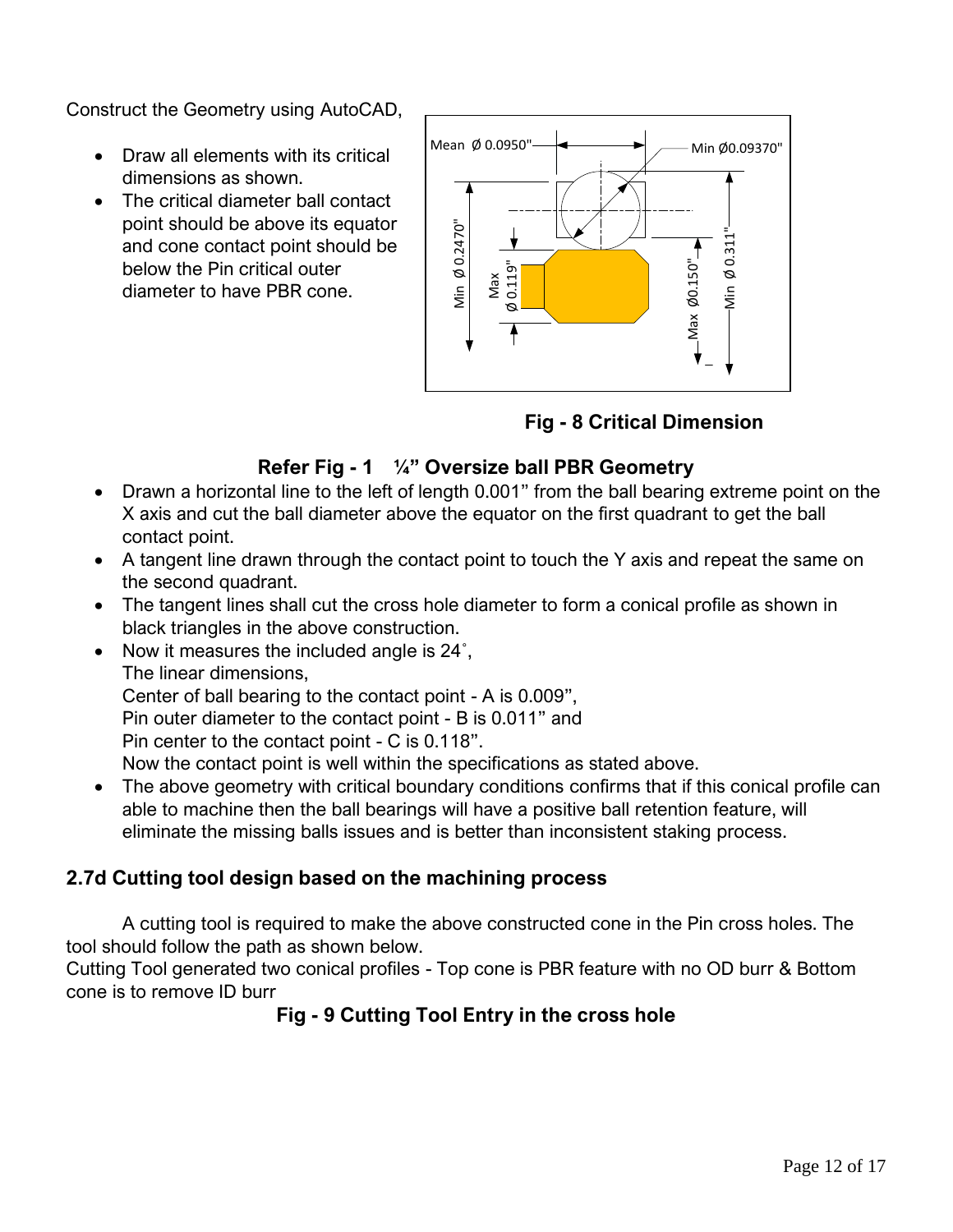

## <span id="page-12-0"></span>**2.7e Geometry and Dimensioning the cutting tool. Refer fig -2**

- Overall length 2"
- Neck diameter  $-0.050$ "  $\pm 0.001$ "
- Cutting edge diameter  $-0.065$ "  $\pm 0.001$ "
- Straight Cutting edge length 0.030" ± 0.001"
- Cone length  $-0.066$ "  $\pm 0.001$ "
- Cutting base to neck length  $-0.250" \pm 0.001"$
- Cone angle  $24^\circ \pm 1^\circ$

This cutting tool geometry profile can be able to make two cones and sizing with no burrs left inside for easy ball bearing entering the cross holes.

In old process we used straight reamers for sizing after drilling the cross holes.

Failure Mode Effective Analysis FMEA was done to identify the key risk element that affects the formation of the cone profile on the cross hole. Developed Form cutting tool inspection methods and procedures to its tolerance to validate the retention profile, which ensures product safety feature while lifting heavy objects.

Enquired and made these cutting tools with Harvey and Fullerton tools. As the diameter of the tools is too small, needs higher surface footage to cut the profile. The best suited material is Solid carbide with Tin Aluminum Coating.

## <span id="page-12-1"></span>**2.7f Fixture design, Process capability and Cutting Tool Life study**

Work holding fixtures were made to hold 12 pc in a run, based on the available table space with 6 pins facing each other. When I run the machine, the first 6 pins will have the first cross hole and the second 6 pins will have the second cross hole. CNC programs were made to follow the path as explained in above layout. Once the CNC program has been proved, the next step is to study the cutting tool life to estimate the number of holes can be made per cutting tool.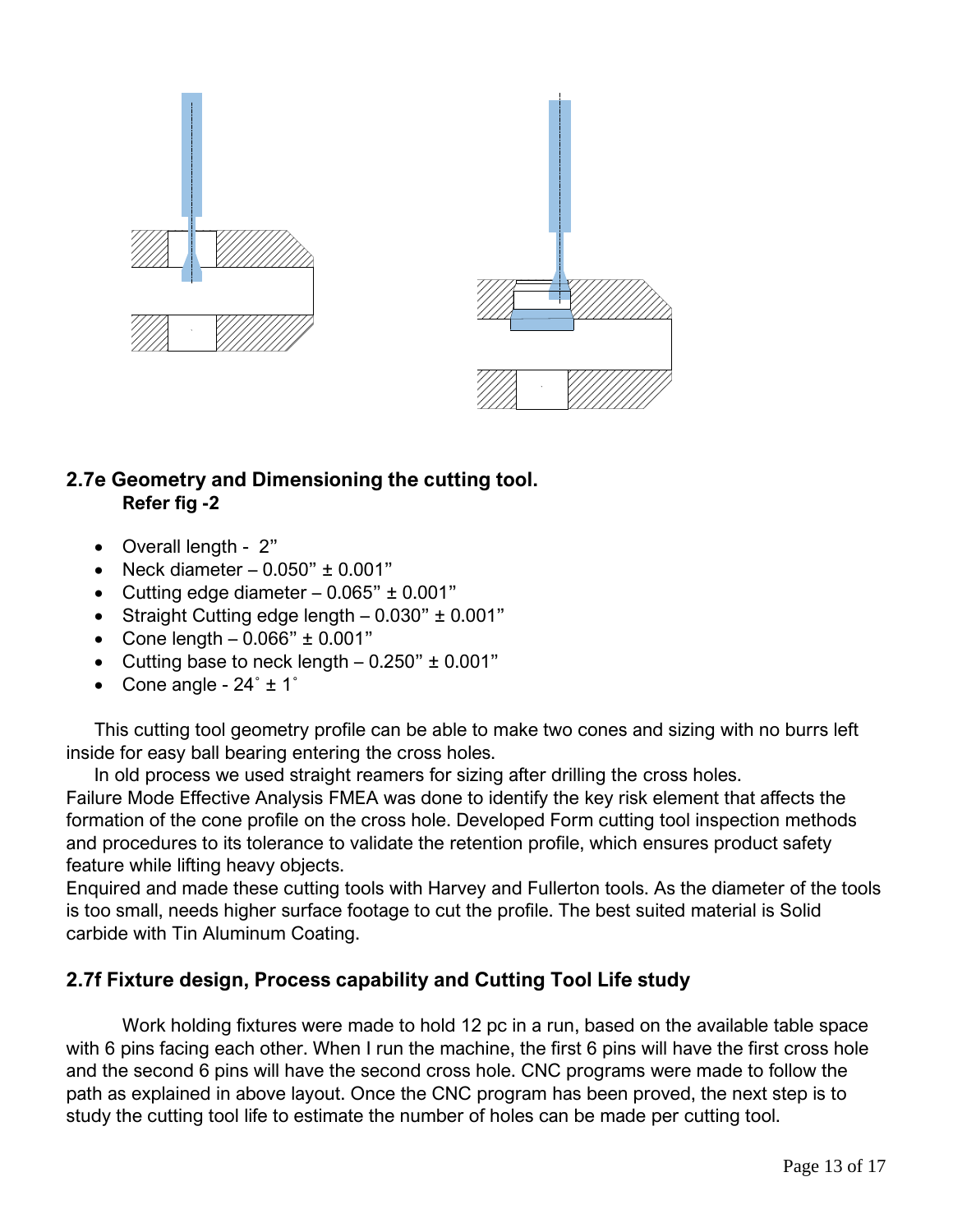Set aggressive cutting parameters for the cutting tool to break initially and then dropped down to optimal parameters. Both tool life and process capability study performed together to reduce the project time frame.

Based on experience, drafted a sample plan to make 1000 pc order. The life of the tool was initially expected to 400 to 500 pcs. The results were shown above in the previous section. Each sample represents every sixth pc of a run. All the samples were collected in an order to see how the Max B Dimension is varying and also to see how the cutting tool is behaving in the process.

Initially I started with Max B- Dimension, after machining some pins, I have witnessed the Max B Dimensions were dropping. Analyzed it was due to tool wear happened in the process. Then I did Z correction to make the Max B Dimension to the same as started. I repeated the same till the tool is not cutting the metal. I made 3 Z corrections for making 600 pins before I change the tool. Then I completed the balance pins with new tool.

## <span id="page-13-0"></span>**2.7g New Inspection methods:**

For Variable feature – Max B Dimension





### **Picture - 3 Measuring Max B Dimension**

- **Inserted** the balls in to cross holes of the pin.
- **Designe** d a ball

nose plunger and adopted to a load meter of capacity 100 Lbs.

### **Picture - 2 Inspection set up**

- Pushed the balls against the PBR profile using the plunger and maintained the load 11 to 13 Lbs. for each pin to get its Max B dimension.
- Used a pitch Micrometer 0.00005" resolution to get Max B dimensions as shown.
- Inspected all the pins and got the dimensions and used Minitab to check the process normality and Process Capability **Refer Graph 2 & 3**

### **For Attribute features**

## **1, Cross hole diameter measure through ID of pin.**

There are no standard instruments available to get the cross hole diameter after the top cone has been machined due to its inaccessibility. Developed a new break through tooth brush form gauge as shown below. It has a sizing cylinder made on stem diameter which is lower than the internal diameter of the pin. It can enter through the nose of the pin and get inserted in to the cross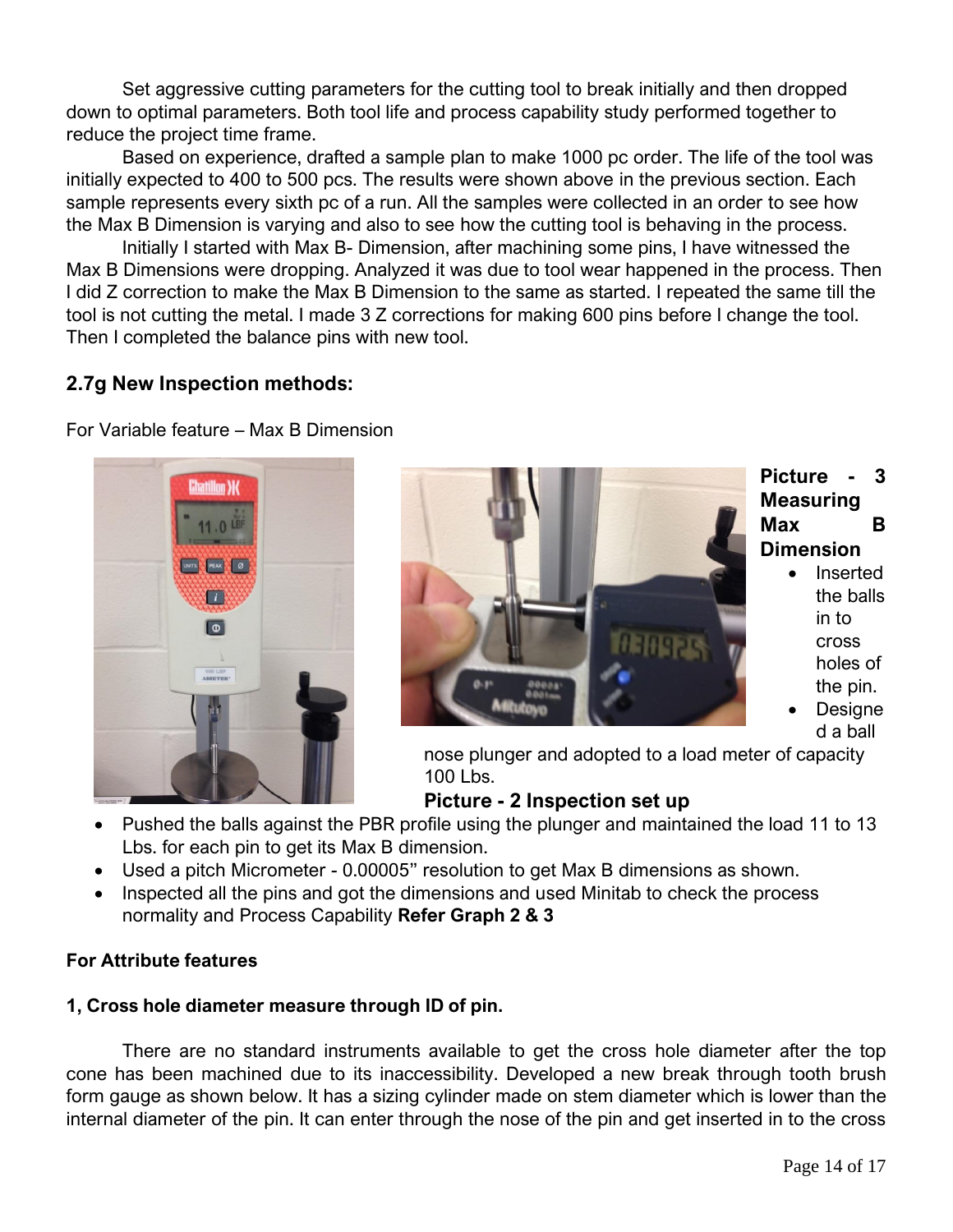holes to check its size. These gauges were made with increments of 0.001" on the sizing cylinder diameter.





**Picture – 4 Tooth Brush form Gauge**

These gauges can answer Yes or No type. The stem and Leaf Plot display shows 157 cross holes has 0.096" and 45 cross hole has 0.097". These cross hole sizes 0.096" and 0.097" can allow the ball bearings to enter freely during the assembly.

#### **2, OD Cross hole diameter of the pin (Cone minor diameter).**



Used regular Pin gauges to check the OD cross hole of the pin.

126 Holes are with 0.090" and 76 Holes are with 0.091"

This confirms that the contact point circle diameter is 0.093" is on the cone formed in the pin cross hole.

## **Now, PBR is realized.**

### **Picture – 5 pin gauge**

### <span id="page-14-0"></span>**2.7h Destructive testing and Customer Specification**



Cross hole Ball push out destructive testing was carried out per NAS 1332 Specification. The push out values should be at least 10 lbs. for 3/16", 15 lbs. for up to 3/8" pins and 30 lbs up to 1" Pins.

Ball push out test performed for the PBR feature. Insert the ball in to the cross hole, insert the hardened pin from the top hole and apply load on the pin and measure the load when the ball is popping out.

|      |                 | <b>Push out Values Ibs</b> |       |            |  |  |
|------|-----------------|----------------------------|-------|------------|--|--|
| S.no | Pin             | <b>NAS 1332</b>            | Stake | <b>PBR</b> |  |  |
|      | $1/a$ "         | 15                         | 20    | 45         |  |  |
|      | 3/8"            | 15                         | 35    | 175        |  |  |
|      | $\frac{1}{2}$ " | 30                         | 45    | 600        |  |  |

This PBR feature shown superior results than NAS 1332 specification and stake design, the ball will not get missed after the pin assembly.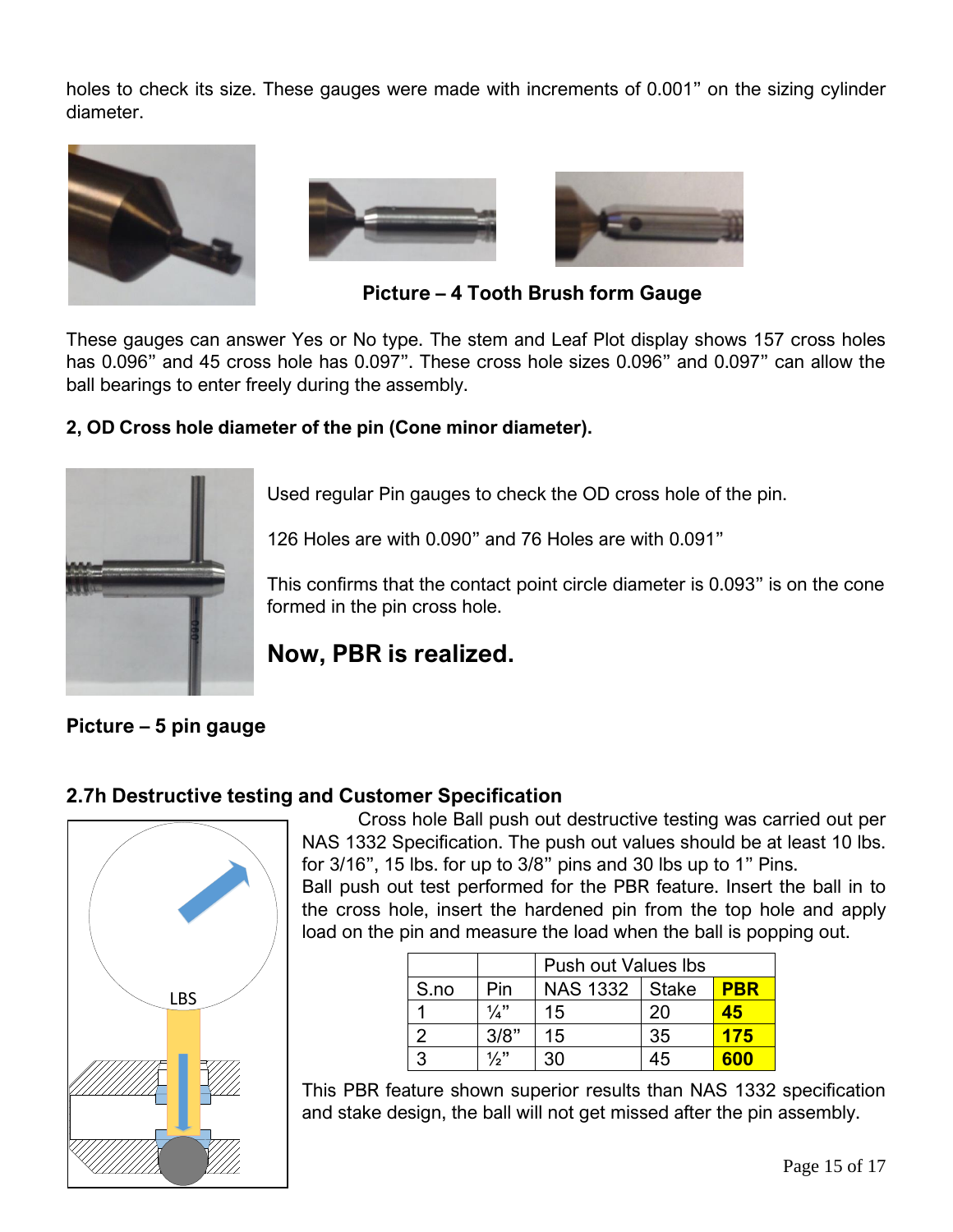#### **Fig - 10 Push out Testing**

The high ball pushes out values has provided opportunity for a higher Max B dimensions by increasing its tolerance range. This ensures additional product safety while lifting heavy objects.

#### <span id="page-15-0"></span>**2.8 The tasks delegated and how it was accomplished;**

Initially it was started as an improvement project with the Warner Swasey multi spindle machine leads to "The Other way of manufacturing Quick release Pins". Mapped the overall project process layout and solved the important issues as stated above in the background of this project. The fourth and fifth one was totally a new conceptual thing. Eliminating the cross hole issues and staking process from the regular pin's, implementing the new concept PBR for addressing missing ball issues and make them a reality is one of the benchmark conceptual reality project, that was accomplished.

This huge task was achieved by taking positive steps applying Mechanical and Industrial engineering knowledge and conceptual skills gained through earlier work experience by asking right questions at each difficult situation. Solid works and AutoCAD skills helped to spec out the concept in a visual and dimensional format by eliminating the unknowns in the processes. Team work thought process begins with the team members and higher ups in the organization and gained their support to move forward to make the concept a reality. Designed and developed the concept, tools, gauges, inspection methods and identified the product variables and attributes. Once the destructive test has proved that PBR concept is working and is the best than the current staking process. True objective was achieved when we presented the concept to our premium customer and reinstated their satisfaction on the products.

#### <span id="page-15-1"></span>**2.9 Any particular technical difficulties/problems faced and how it was solved ;**

When it was planning to machine the PBR cross holes in the pins, it was not knowing that how to measure the ID cross hole diameter. There was no standard instrument is available to check the diameter at the machine due to it accessibility. We were trying using the correct ball size bearings in to the holes, but it was not the right method to measure the ID cross hole diameter. Questions were raised in the meeting that how measuring this diameter can be achieved.

Applied thought process, which resulted a new form gauge that can enter through the nose side of the pin. The tooth brush form gauge as shown in the previous section under inspection. The form gauge was presented to the Team with the PBR Pin samples everybody was so satisfied. This custom tooth brush form gauge has solved the problem of not having a standard gauge and can measure the product attribute feature.

#### <span id="page-15-2"></span>**2.10 Strategies devised including any original or creative design work:**

- History data collection from ERP system and Quality portal to see how bad the Quick Release Pin cross hole issues are affecting the business.
- Performed close observation at each process of manufacturing pin.